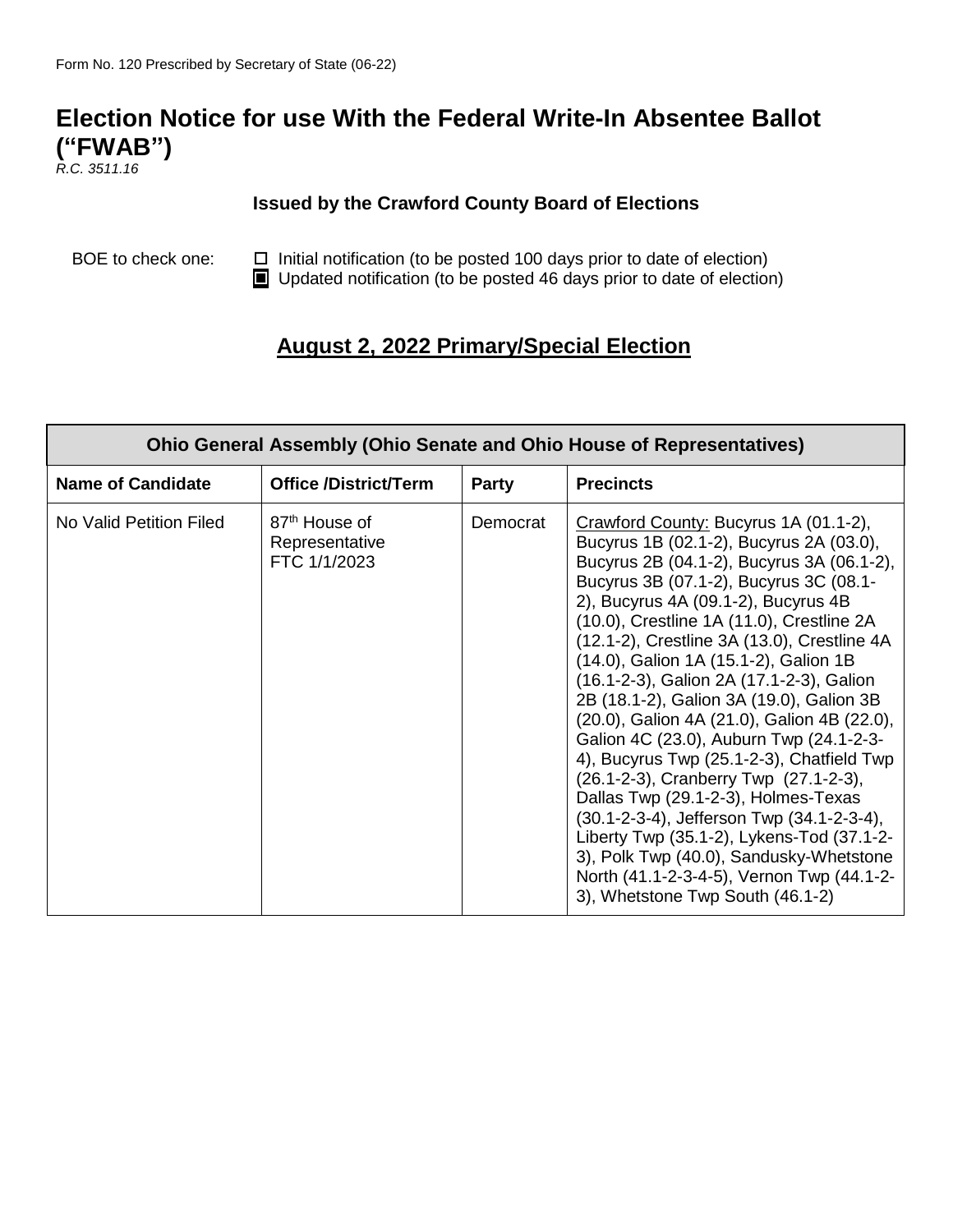| Riordan T. McClain | 87 <sup>th</sup> House of<br>Representative<br>FTC 1/1/2023 | Republican | Crawford County: Bucyrus 1A (01.1-2),<br>Bucyrus 1B (02.1-2), Bucyrus 2A (03.0),<br>Bucyrus 2B (04.1-2), Bucyrus 3A (06.1-2),<br>Bucyrus 3B (07.1-2), Bucyrus 3C (08.1-<br>2), Bucyrus 4A (09.1-2), Bucyrus 4B<br>(10.0), Crestline 1A (11.0), Crestline 2A<br>(12.1-2), Crestline 3A (13.0), Crestline 4A<br>(14.0), Galion 1A (15.1-2), Galion 1B<br>(16.1-2-3), Galion 2A (17.1-2-3), Galion<br>2B (18.1-2), Galion 3A (19.0), Galion 3B<br>(20.0), Galion 4A (21.0), Galion 4B (22.0),<br>Galion 4C (23.0), Auburn Twp (24.1-2-3-<br>4), Bucyrus Twp (25.1-2-3), Chatfield Twp<br>(26.1-2-3), Cranberry Twp (27.1-2-3),<br>Dallas Twp (29.1-2-3), Holmes-Texas<br>(30.1-2-3-4), Jefferson Twp (34.1-2-3-4),<br>Liberty Twp (35.1-2), Lykens-Tod (37.1-2-<br>3), Polk Twp (40.0), Sandusky-Whetstone<br>North (41.1-2-3-4-5), Vernon Twp (44.1-2-<br>3), Whetstone Twp South (46.1-2) |
|--------------------|-------------------------------------------------------------|------------|------------------------------------------------------------------------------------------------------------------------------------------------------------------------------------------------------------------------------------------------------------------------------------------------------------------------------------------------------------------------------------------------------------------------------------------------------------------------------------------------------------------------------------------------------------------------------------------------------------------------------------------------------------------------------------------------------------------------------------------------------------------------------------------------------------------------------------------------------------------------------------------|
|--------------------|-------------------------------------------------------------|------------|------------------------------------------------------------------------------------------------------------------------------------------------------------------------------------------------------------------------------------------------------------------------------------------------------------------------------------------------------------------------------------------------------------------------------------------------------------------------------------------------------------------------------------------------------------------------------------------------------------------------------------------------------------------------------------------------------------------------------------------------------------------------------------------------------------------------------------------------------------------------------------------|

| <b>Party Offices (State Central Committee)</b> |                                                                             |              |                                                                                                                                                                                                                                                                                                                                                                                                                                                                                                                                                                                                                                                                                                                                                                                                                                                                                           |  |
|------------------------------------------------|-----------------------------------------------------------------------------|--------------|-------------------------------------------------------------------------------------------------------------------------------------------------------------------------------------------------------------------------------------------------------------------------------------------------------------------------------------------------------------------------------------------------------------------------------------------------------------------------------------------------------------------------------------------------------------------------------------------------------------------------------------------------------------------------------------------------------------------------------------------------------------------------------------------------------------------------------------------------------------------------------------------|--|
| <b>Name of Candidate</b>                       | <b>Office /District</b>                                                     | <b>Party</b> | <b>Precincts</b>                                                                                                                                                                                                                                                                                                                                                                                                                                                                                                                                                                                                                                                                                                                                                                                                                                                                          |  |
| <b>Tony Eufinger</b>                           | <b>State Central Committee</b><br>26 <sup>th</sup> District<br>Democrat Man | Democrat     | Crawford County: Bucyrus 1A (01.1-2),<br>Bucyrus 1B (02.1-2), Bucyrus 2A (03.0),<br>Bucyrus 2B (04.1-2), Bucyrus 3A (06.1-<br>2), Bucyrus 3B (07.1-2), Bucyrus 3C<br>(08.1-2), Bucyrus 4A (09.1-2), Bucyrus<br>4B (10.0), Crestline 1A (11.0), Crestline<br>2A (12.1-2), Crestline 3A (13.0),<br>Crestline 4A (14.0), Galion 1A (15.1-2),<br>Galion 1B (16.1-2-3), Galion 2A (17.1-2-<br>3), Galion 2B (18.1-2), Galion 3A (19.0),<br>Galion 3B (20.0), Galion 4A (21.0),<br>Galion 4B (22.0), Galion 4C (23.0),<br>Auburn Twp (24.1-2-3-4), Bucyrus Twp<br>(25.1-2-3), Chatfield Twp (26.1-2-3),<br>Cranberry Twp (27.1-2-3), Dallas Twp<br>(29.1-2-3), Holmes-Texas (30.1-2-3-4),<br>Jefferson Twp (34.1-2-3-4), Liberty Twp<br>(35.1-2), Lykens-Tod (37.1-2-3), Polk<br>Twp (40.0), Sandusky-Whetstone North<br>(41.1-2-3-4-5), Vernon Twp (44.1-2-3),<br>Whetstone Twp South (46.1-2) |  |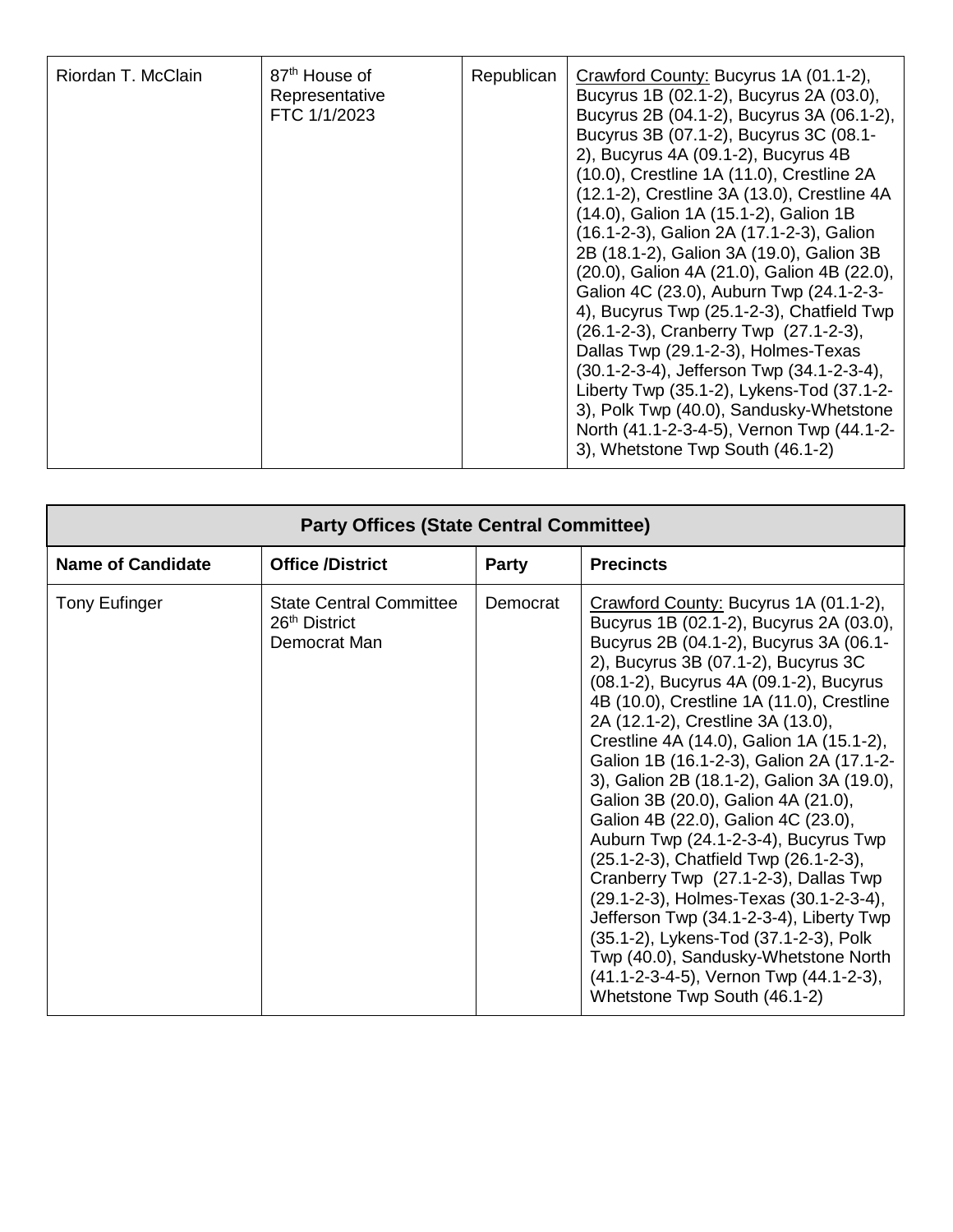| Randy Weston       | <b>State Central Committee</b><br>26 <sup>th</sup> District<br>Democrat Man   | Democrat | Crawford County: Bucyrus 1A (01.1-2),<br>Bucyrus 1B (02.1-2), Bucyrus 2A (03.0),<br>Bucyrus 2B (04.1-2), Bucyrus 3A (06.1-<br>2), Bucyrus 3B (07.1-2), Bucyrus 3C<br>(08.1-2), Bucyrus 4A (09.1-2), Bucyrus<br>4B (10.0), Crestline 1A (11.0), Crestline<br>2A (12.1-2), Crestline 3A (13.0),<br>Crestline 4A (14.0), Galion 1A (15.1-2),<br>Galion 1B (16.1-2-3), Galion 2A (17.1-2-<br>3), Galion 2B (18.1-2), Galion 3A (19.0),<br>Galion 3B (20.0), Galion 4A (21.0),<br>Galion 4B (22.0), Galion 4C (23.0),<br>Auburn Twp (24.1-2-3-4), Bucyrus Twp<br>(25.1-2-3), Chatfield Twp (26.1-2-3),<br>Cranberry Twp (27.1-2-3), Dallas Twp<br>(29.1-2-3), Holmes-Texas (30.1-2-3-4),<br>Jefferson Twp (34.1-2-3-4), Liberty Twp<br>(35.1-2), Lykens-Tod (37.1-2-3), Polk<br>Twp (40.0), Sandusky-Whetstone North<br>(41.1-2-3-4-5), Vernon Twp (44.1-2-3),<br>Whetstone Twp South (46.1-2) |
|--------------------|-------------------------------------------------------------------------------|----------|-------------------------------------------------------------------------------------------------------------------------------------------------------------------------------------------------------------------------------------------------------------------------------------------------------------------------------------------------------------------------------------------------------------------------------------------------------------------------------------------------------------------------------------------------------------------------------------------------------------------------------------------------------------------------------------------------------------------------------------------------------------------------------------------------------------------------------------------------------------------------------------------|
| Kathleen A. Nalley | <b>State Central Committee</b><br>26 <sup>th</sup> District<br>Democrat Woman | Democrat | Crawford County: Bucyrus 1A (01.1-2),<br>Bucyrus 1B (02.1-2), Bucyrus 2A (03.0),<br>Bucyrus 2B (04.1-2), Bucyrus 3A (06.1-<br>2), Bucyrus 3B (07.1-2), Bucyrus 3C<br>(08.1-2), Bucyrus 4A (09.1-2), Bucyrus<br>4B (10.0), Crestline 1A (11.0), Crestline<br>2A (12.1-2), Crestline 3A (13.0),<br>Crestline 4A (14.0), Galion 1A (15.1-2),<br>Galion 1B (16.1-2-3), Galion 2A (17.1-2-<br>3), Galion 2B (18.1-2), Galion 3A (19.0),<br>Galion 3B (20.0), Galion 4A (21.0),<br>Galion 4B (22.0), Galion 4C (23.0),<br>Auburn Twp (24.1-2-3-4), Bucyrus Twp<br>(25.1-2-3), Chatfield Twp (26.1-2-3),<br>Cranberry Twp (27.1-2-3), Dallas Twp<br>(29.1-2-3), Holmes-Texas (30.1-2-3-4),<br>Jefferson Twp (34.1-2-3-4), Liberty Twp<br>(35.1-2), Lykens-Tod (37.1-2-3), Polk<br>Twp (40.0), Sandusky-Whetstone North<br>(41.1-2-3-4-5), Vernon Twp (44.1-2-3),<br>Whetstone Twp South (46.1-2) |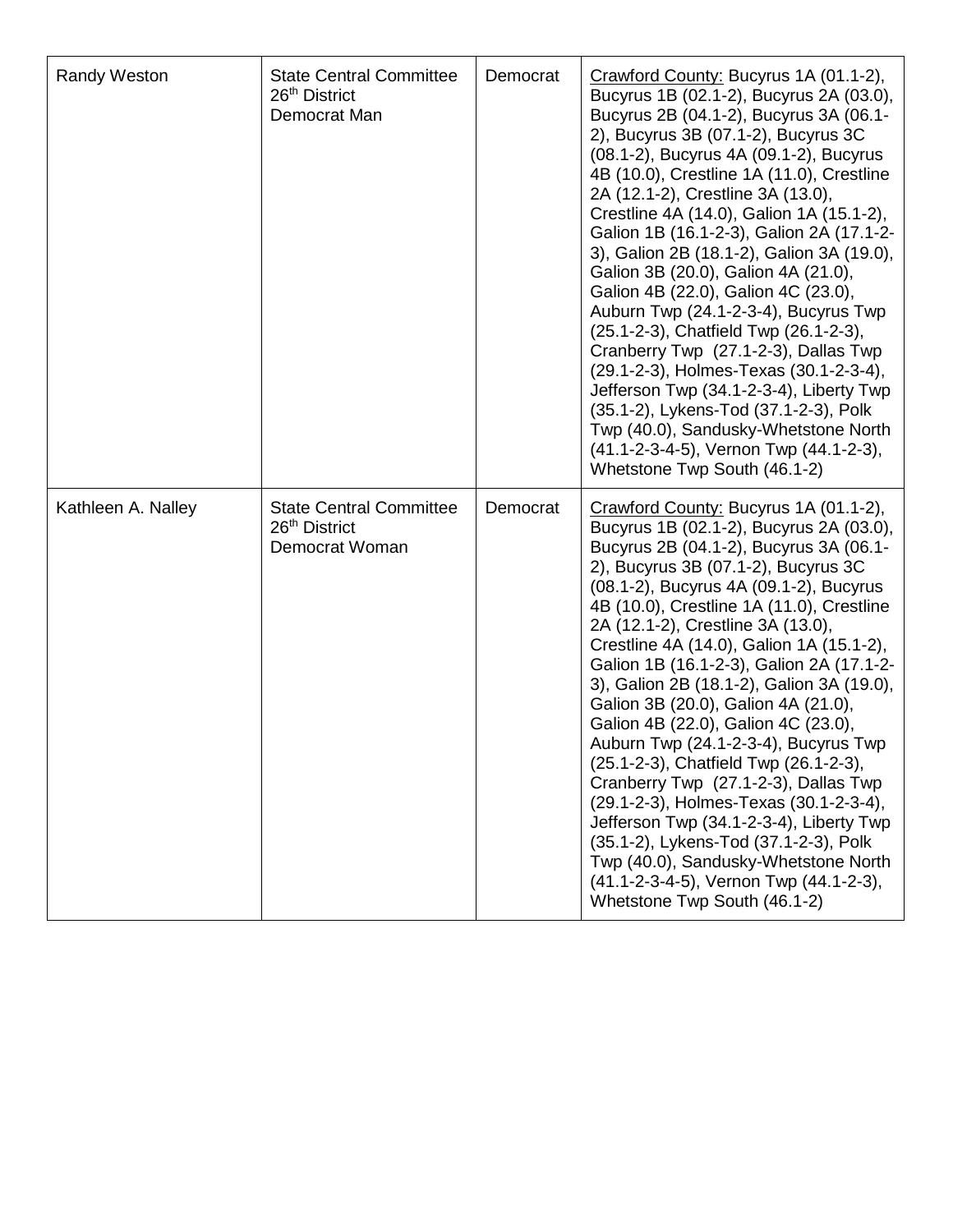| Carolyn Weston    | <b>State Central Committee</b><br>26 <sup>th</sup> District<br>Democrat Woman | Democrat   | Crawford County: Bucyrus 1A (01.1-2),<br>Bucyrus 1B (02.1-2), Bucyrus 2A (03.0),<br>Bucyrus 2B (04.1-2), Bucyrus 3A (06.1-<br>2), Bucyrus 3B (07.1-2), Bucyrus 3C<br>(08.1-2), Bucyrus 4A (09.1-2), Bucyrus<br>4B (10.0), Crestline 1A (11.0), Crestline<br>2A (12.1-2), Crestline 3A (13.0),<br>Crestline 4A (14.0), Galion 1A (15.1-2),<br>Galion 1B (16.1-2-3), Galion 2A (17.1-2-<br>3), Galion 2B (18.1-2), Galion 3A (19.0),<br>Galion 3B (20.0), Galion 4A (21.0),<br>Galion 4B (22.0), Galion 4C (23.0),<br>Auburn Twp (24.1-2-3-4), Bucyrus Twp<br>(25.1-2-3), Chatfield Twp (26.1-2-3),<br>Cranberry Twp (27.1-2-3), Dallas Twp<br>(29.1-2-3), Holmes-Texas (30.1-2-3-4),<br>Jefferson Twp (34.1-2-3-4), Liberty Twp<br>(35.1-2), Lykens-Tod (37.1-2-3), Polk<br>Twp (40.0), Sandusky-Whetstone North<br>(41.1-2-3-4-5), Vernon Twp (44.1-2-3),<br>Whetstone Twp South (46.1-2) |
|-------------------|-------------------------------------------------------------------------------|------------|-------------------------------------------------------------------------------------------------------------------------------------------------------------------------------------------------------------------------------------------------------------------------------------------------------------------------------------------------------------------------------------------------------------------------------------------------------------------------------------------------------------------------------------------------------------------------------------------------------------------------------------------------------------------------------------------------------------------------------------------------------------------------------------------------------------------------------------------------------------------------------------------|
| Charles A. Knight | <b>State Central Committee</b><br>26 <sup>th</sup> District<br>Republican Man | Republican | Crawford County: Bucyrus 1A (01.1-2),<br>Bucyrus 1B (02.1-2), Bucyrus 2A (03.0),<br>Bucyrus 2B (04.1-2), Bucyrus 3A (06.1-<br>2), Bucyrus 3B (07.1-2), Bucyrus 3C<br>(08.1-2), Bucyrus 4A (09.1-2), Bucyrus<br>4B (10.0), Crestline 1A (11.0), Crestline<br>2A (12.1-2), Crestline 3A (13.0),<br>Crestline 4A (14.0), Galion 1A (15.1-2),<br>Galion 1B (16.1-2-3), Galion 2A (17.1-2-<br>3), Galion 2B (18.1-2), Galion 3A (19.0),<br>Galion 3B (20.0), Galion 4A (21.0),<br>Galion 4B (22.0), Galion 4C (23.0),<br>Auburn Twp (24.1-2-3-4), Bucyrus Twp<br>(25.1-2-3), Chatfield Twp (26.1-2-3),<br>Cranberry Twp (27.1-2-3), Dallas Twp<br>(29.1-2-3), Holmes-Texas (30.1-2-3-4),<br>Jefferson Twp (34.1-2-3-4), Liberty Twp<br>(35.1-2), Lykens-Tod (37.1-2-3), Polk<br>Twp (40.0), Sandusky-Whetstone North<br>(41.1-2-3-4-5), Vernon Twp (44.1-2-3),<br>Whetstone Twp South (46.1-2) |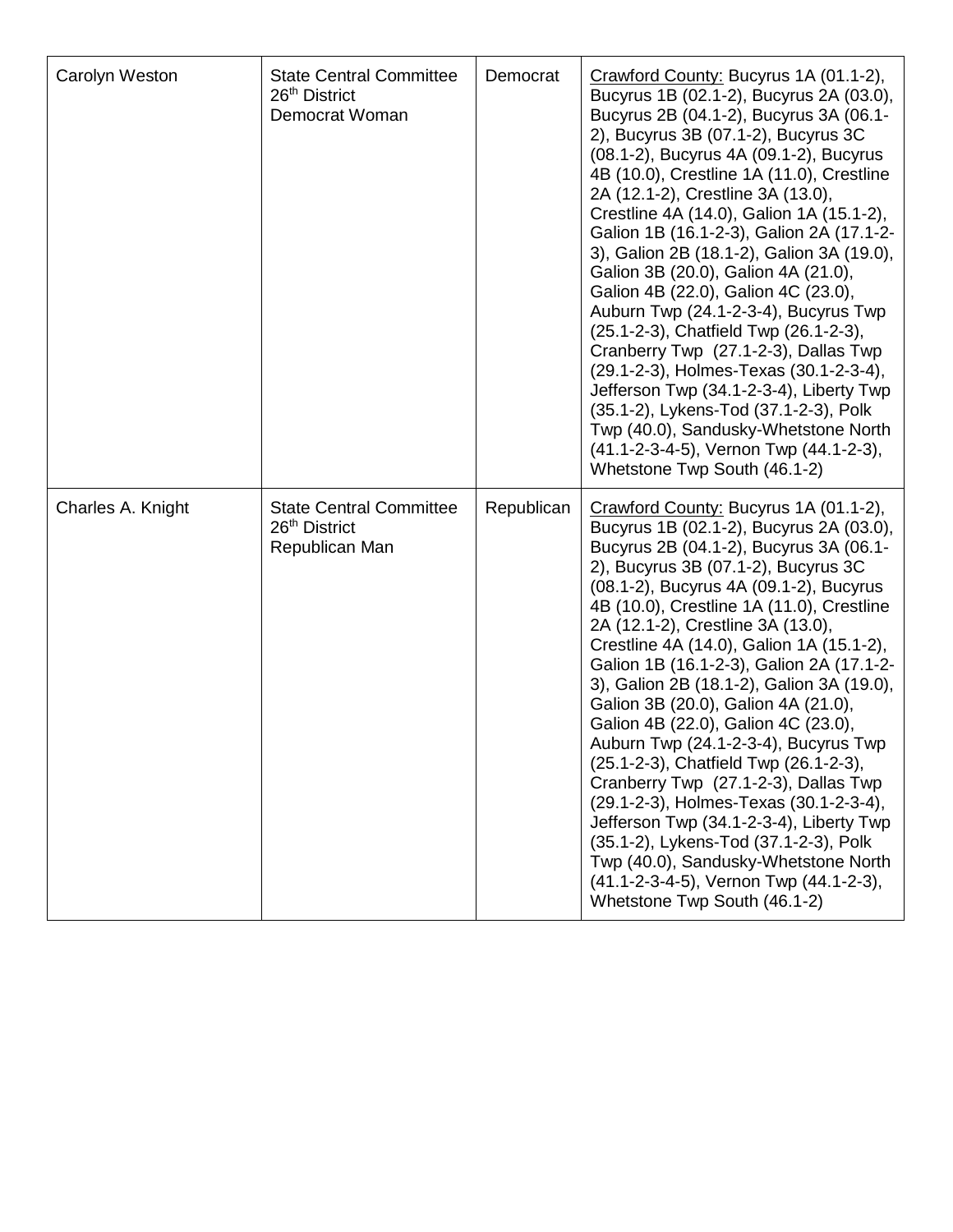| <b>Raymond Metzger</b> | <b>State Central Committee</b><br>26th District<br>Republican Man             | Republican | Crawford County: Bucyrus 1A (01.1-2),<br>Bucyrus 1B (02.1-2), Bucyrus 2A (03.0),<br>Bucyrus 2B (04.1-2), Bucyrus 3A (06.1-<br>2), Bucyrus 3B (07.1-2), Bucyrus 3C<br>(08.1-2), Bucyrus 4A (09.1-2), Bucyrus<br>4B (10.0), Crestline 1A (11.0), Crestline<br>2A (12.1-2), Crestline 3A (13.0),<br>Crestline 4A (14.0), Galion 1A (15.1-2),<br>Galion 1B (16.1-2-3), Galion 2A (17.1-2-<br>3), Galion 2B (18.1-2), Galion 3A (19.0),<br>Galion 3B (20.0), Galion 4A (21.0),<br>Galion 4B (22.0), Galion 4C (23.0),<br>Auburn Twp (24.1-2-3-4), Bucyrus Twp<br>(25.1-2-3), Chatfield Twp (26.1-2-3),<br>Cranberry Twp (27.1-2-3), Dallas Twp<br>(29.1-2-3), Holmes-Texas (30.1-2-3-4),<br>Jefferson Twp (34.1-2-3-4), Liberty Twp<br>(35.1-2), Lykens-Tod (37.1-2-3), Polk<br>Twp (40.0), Sandusky-Whetstone North<br>(41.1-2-3-4-5), Vernon Twp (44.1-2-3),<br>Whetstone Twp South (46.1-2) |
|------------------------|-------------------------------------------------------------------------------|------------|-------------------------------------------------------------------------------------------------------------------------------------------------------------------------------------------------------------------------------------------------------------------------------------------------------------------------------------------------------------------------------------------------------------------------------------------------------------------------------------------------------------------------------------------------------------------------------------------------------------------------------------------------------------------------------------------------------------------------------------------------------------------------------------------------------------------------------------------------------------------------------------------|
| Jonathan Zucker        | <b>State Central Committee</b><br>26 <sup>th</sup> District<br>Republican Man | Republican | Crawford County: Bucyrus 1A (01.1-2),<br>Bucyrus 1B (02.1-2), Bucyrus 2A (03.0),<br>Bucyrus 2B (04.1-2), Bucyrus 3A (06.1-<br>2), Bucyrus 3B (07.1-2), Bucyrus 3C<br>(08.1-2), Bucyrus 4A (09.1-2), Bucyrus<br>4B (10.0), Crestline 1A (11.0), Crestline<br>2A (12.1-2), Crestline 3A (13.0),<br>Crestline 4A (14.0), Galion 1A (15.1-2),<br>Galion 1B (16.1-2-3), Galion 2A (17.1-2-<br>3), Galion 2B (18.1-2), Galion 3A (19.0),<br>Galion 3B (20.0), Galion 4A (21.0),<br>Galion 4B (22.0), Galion 4C (23.0),<br>Auburn Twp (24.1-2-3-4), Bucyrus Twp<br>(25.1-2-3), Chatfield Twp (26.1-2-3),<br>Cranberry Twp (27.1-2-3), Dallas Twp<br>(29.1-2-3), Holmes-Texas (30.1-2-3-4),<br>Jefferson Twp (34.1-2-3-4), Liberty Twp<br>(35.1-2), Lykens-Tod (37.1-2-3), Polk<br>Twp (40.0), Sandusky-Whetstone North<br>(41.1-2-3-4-5), Vernon Twp (44.1-2-3),<br>Whetstone Twp South (46.1-2) |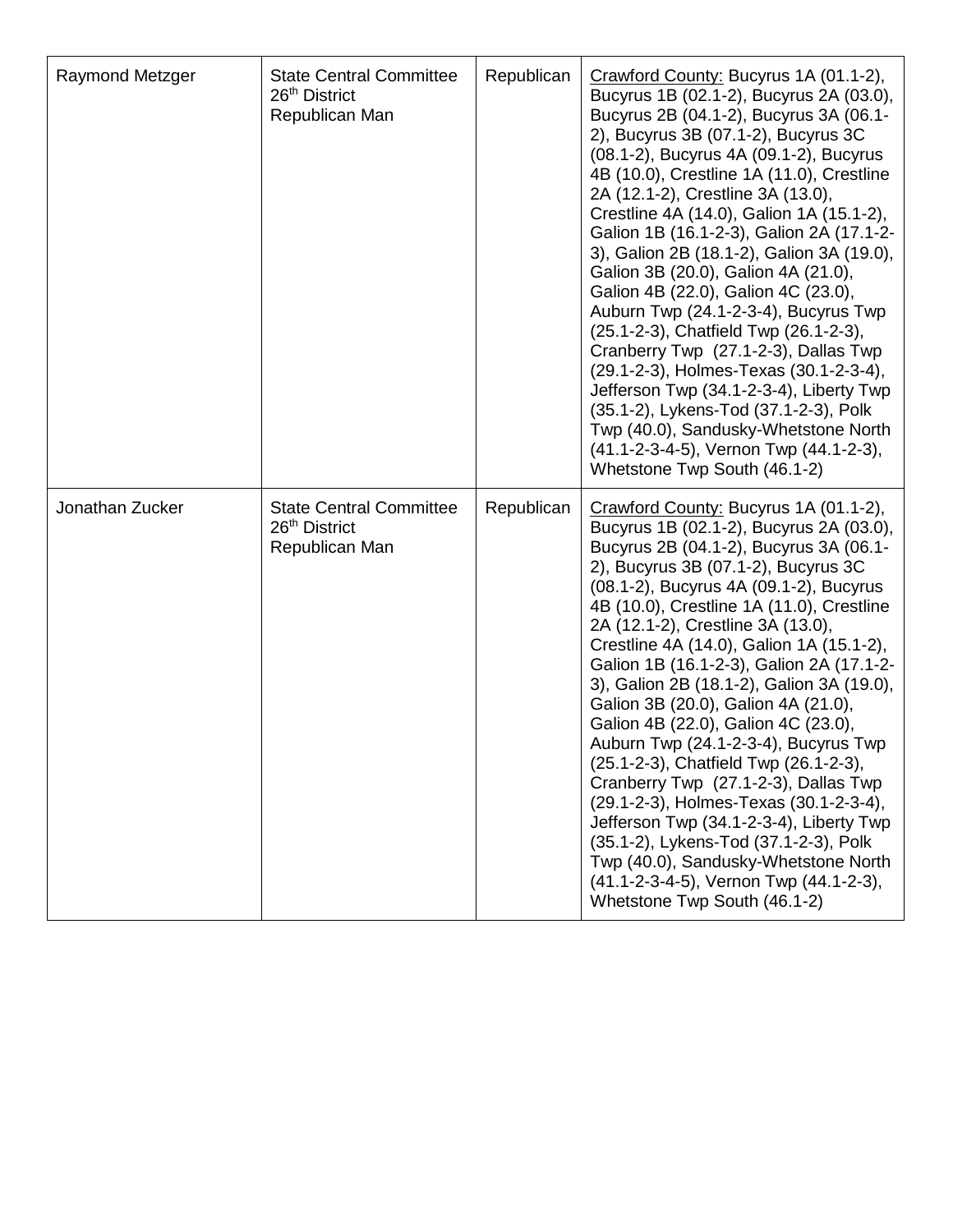| Lisa Cooper | <b>State Central Committee</b><br>26 <sup>th</sup> District<br>Republican Man | Republican | Crawford County: Bucyrus 1A (01.1-2),<br>Bucyrus 1B (02.1-2), Bucyrus 2A (03.0),<br>Bucyrus 2B (04.1-2), Bucyrus 3A (06.1-<br>2), Bucyrus 3B (07.1-2), Bucyrus 3C<br>(08.1-2), Bucyrus 4A (09.1-2), Bucyrus<br>4B (10.0), Crestline 1A (11.0), Crestline<br>2A (12.1-2), Crestline 3A (13.0),<br>Crestline 4A (14.0), Galion 1A (15.1-2),<br>Galion 1B (16.1-2-3), Galion 2A (17.1-2-<br>3), Galion 2B (18.1-2), Galion 3A (19.0),<br>Galion 3B (20.0), Galion 4A (21.0),<br>Galion 4B (22.0), Galion 4C (23.0),<br>Auburn Twp (24.1-2-3-4), Bucyrus Twp<br>(25.1-2-3), Chatfield Twp (26.1-2-3),<br>Cranberry Twp (27.1-2-3), Dallas Twp<br>(29.1-2-3), Holmes-Texas (30.1-2-3-4),<br>Jefferson Twp (34.1-2-3-4), Liberty Twp<br>(35.1-2), Lykens-Tod (37.1-2-3), Polk<br>Twp (40.0), Sandusky-Whetstone North<br>(41.1-2-3-4-5), Vernon Twp (44.1-2-3),<br>Whetstone Twp South (46.1-2) |
|-------------|-------------------------------------------------------------------------------|------------|-------------------------------------------------------------------------------------------------------------------------------------------------------------------------------------------------------------------------------------------------------------------------------------------------------------------------------------------------------------------------------------------------------------------------------------------------------------------------------------------------------------------------------------------------------------------------------------------------------------------------------------------------------------------------------------------------------------------------------------------------------------------------------------------------------------------------------------------------------------------------------------------|
|-------------|-------------------------------------------------------------------------------|------------|-------------------------------------------------------------------------------------------------------------------------------------------------------------------------------------------------------------------------------------------------------------------------------------------------------------------------------------------------------------------------------------------------------------------------------------------------------------------------------------------------------------------------------------------------------------------------------------------------------------------------------------------------------------------------------------------------------------------------------------------------------------------------------------------------------------------------------------------------------------------------------------------|

| <b>Local Questions and Issues</b> |                                                                                                                                                                                                                                                                                                                                                                                                           |                                   |  |
|-----------------------------------|-----------------------------------------------------------------------------------------------------------------------------------------------------------------------------------------------------------------------------------------------------------------------------------------------------------------------------------------------------------------------------------------------------------|-----------------------------------|--|
| <b>Number</b>                     | <b>Title</b>                                                                                                                                                                                                                                                                                                                                                                                              | <b>Precincts</b>                  |  |
| #1                                | <b>Crestline 4A:</b> Shall the sale of wine and mixed<br>beverages and spirituous liquor be permitted<br>for sale on Sunday by Cerrito, LLC also known<br>as Mi Cerrito Mexican Restaurant an applicant<br>for a D6 liquor permit who is engaged in the<br>business of a family-oriented, full-service<br>Mexican restaurant at 216 N. Seltzer Street &<br>patio, Crestline, Ohio 44827 in this precinct? | Crestline 4A: Crestline 4A (14.0) |  |
| #2                                | <b>Galion 1A:</b> Shall the sale of wine and mixed<br>beverages be permitted for sale on Sunday by<br>Styx Acquisition, L.L.C., dba (Buehler's Fresh<br>Foods), an applicant for a D-6 liquor permit<br>who is engaged in the business of operating a<br>grocery store at 230 Portland Way, N., Galion,<br>Ohio 44833 in this precinct?                                                                   | Galion 1A: Galion 1A (15.1-2)     |  |
| #3                                | <b>Galion 1A:</b> Shall the sale of wine and mixed<br>beverages and spirituous liquor be permitted<br>for sale on Sunday by Styx Acquisition, L.L.C.,<br>dba (Buehler's Fresh Foods Galion Liquor<br>Agency), a liquor agency store who is engaged<br>in the business of operating a grocery/liquor<br>store at 222 Portland Way, N., Galion, Ohio<br>44833 in this precinct?                             | Galion 1A: Galion 1A (15.1-2)     |  |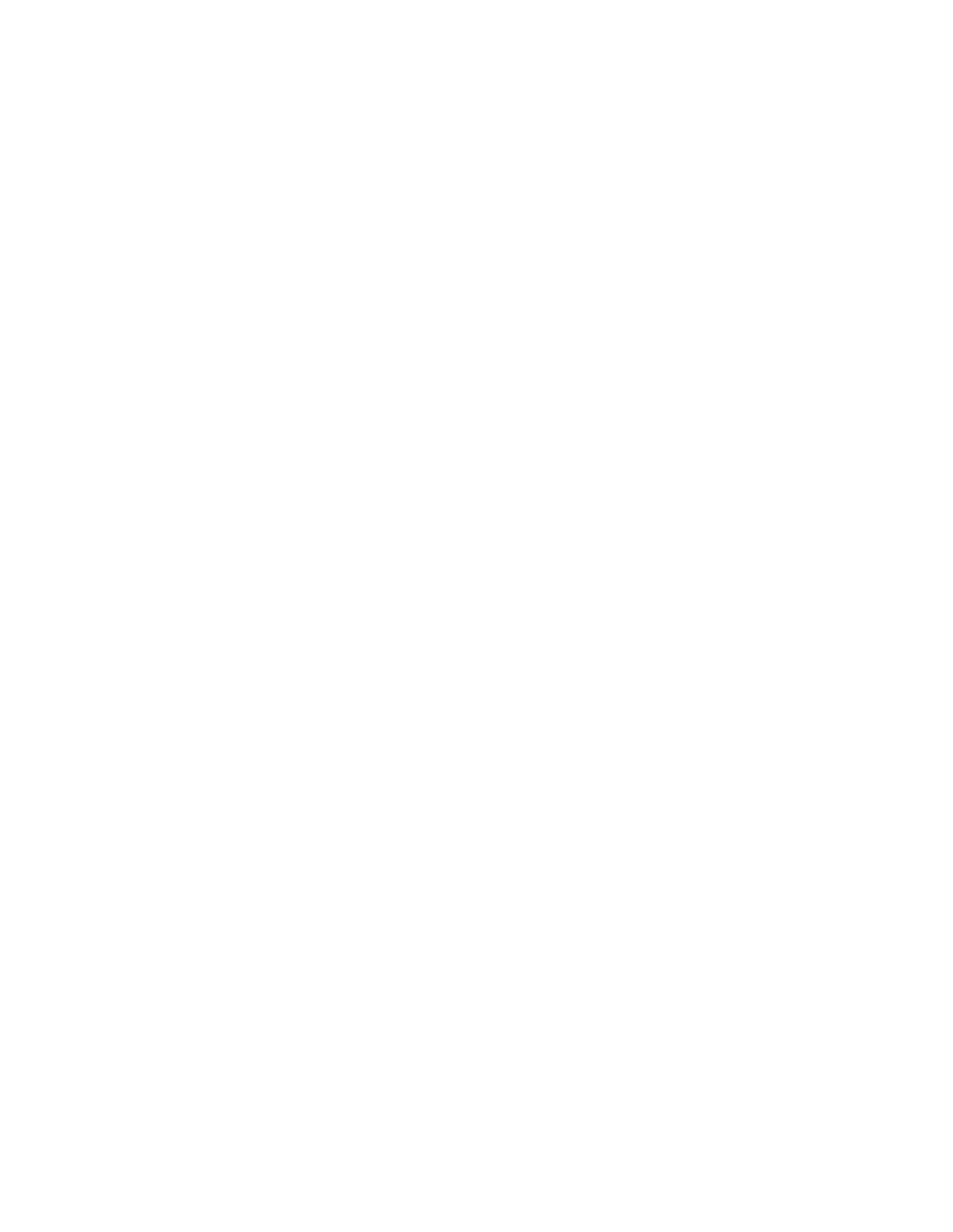### **INSTRUCTIONS TO VOTER FOR INDICATING YOUR CHOICES ON A FEDERAL WRITE-IN ABSENTEE BALLOT (FWAB):**

To complete a Federal Write-In Absentee Ballot (FWAB), go to [www.fvap.gov.](http://www.fvap.gov/) You have the option of downloading a blank, hard copy FWAB to complete by hand, or proceeding through electronic completion of the FWAB using the website's FWAB Wizard.

The first page of the FWAB is a Voter Declaration/Affirmation you must complete in order for your ballot to count.

After completing the Voter Declaration/Affirmation, use the initial election notice issued on the 100<sup>th</sup> day before the election and the updated election notice issued on the 46<sup>th</sup> day before the election as a guide to:

- (1) write the name of each candidate or issue contest for which you are casting a vote and then
- (2) write the name of your choice of candidate or choice for or against an issue.

After you have completed the FWAB, **you must PRINT the ballot and MAIL it to your county board of elections at this address: 112 E. Mansfield St, Suite A, Bucyrus, Ohio 44820.** 

A complete listing of all county board of elections mailing addresses and contact information is available at: [https://ohiosos.gov/SOS/elections/electionsofficials/boeDirectory.aspx#dir.](https://ohiosos.gov/SOS/elections/electionsofficials/boeDirectory.aspx#dir)

**Do not send your ballot via e-mail or fax; Ohio law prohibits electronic transmission of a voted ballot.**